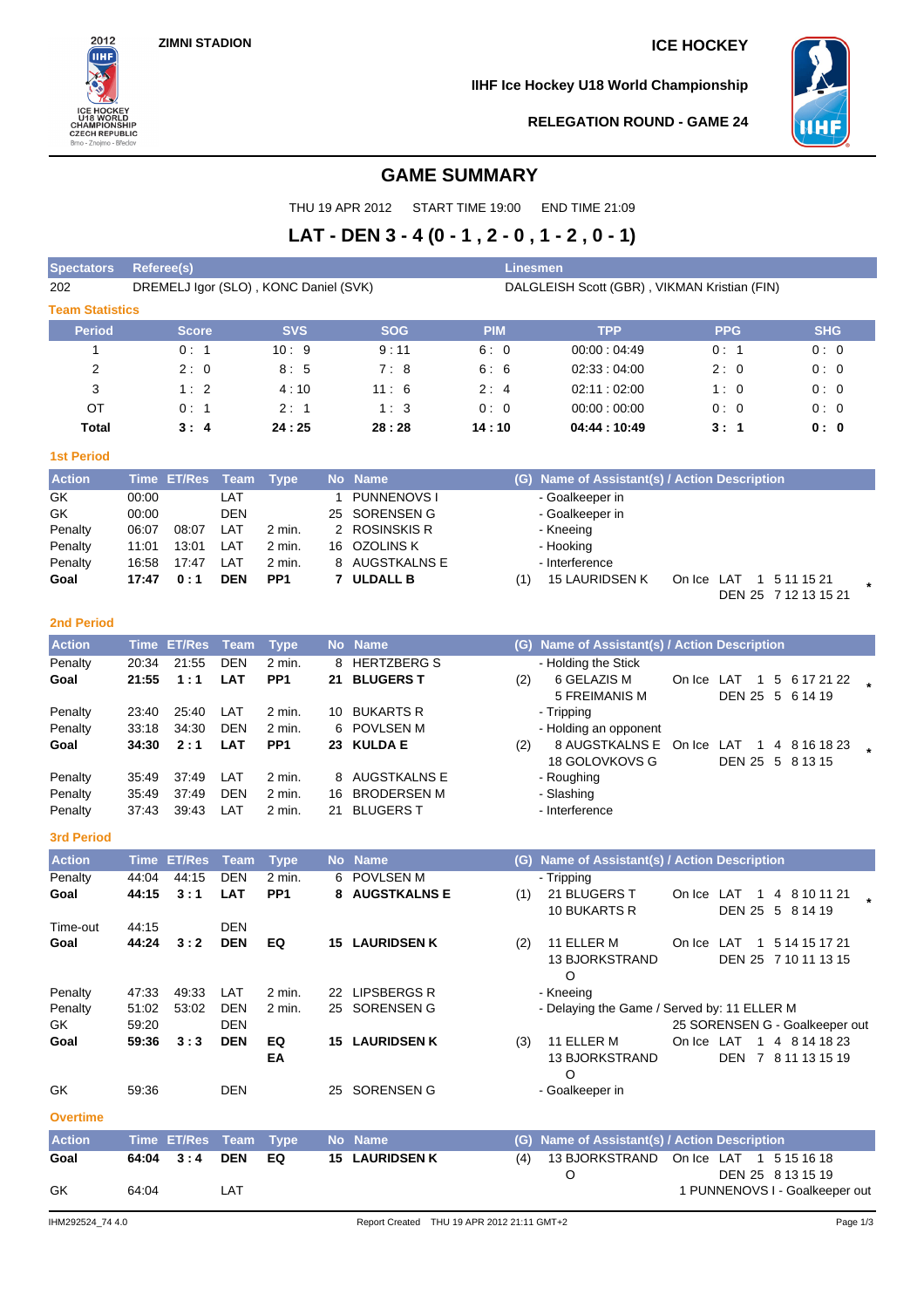# **ZIMNI STADION ICE HOCKEY**



# **IIHF Ice Hockey U18 World Championship**

## **RELEGATION ROUND - GAME 24**



| <b>Action</b> | Time ET/Res Team Type No Name |            |  |  | (G) Name of Assistant(s) / Action Description |
|---------------|-------------------------------|------------|--|--|-----------------------------------------------|
| GK            | 64:04                         | <b>DEN</b> |  |  | 25 SORENSEN G - Goalkeeper out                |

# **Goalkeeper Records**

| Team : LAT - Latvia    |            |            | Team: DEN - Denmark |                    |            |            |            |  |  |  |  |
|------------------------|------------|------------|---------------------|--------------------|------------|------------|------------|--|--|--|--|
| No Name                | <b>SOG</b> | <b>SVS</b> | <b>MIP</b>          | No Name            | <b>SOG</b> | <b>SVS</b> | <b>MIP</b> |  |  |  |  |
| <b>PUNNENOVS Ivars</b> | 28         | 24         | 64:04               | 25 SORENSEN George | 28         | 25         | 63:48      |  |  |  |  |
| 20 MERZLIKINS Elvis    |            |            |                     | HANSEN Matthias    |            |            |            |  |  |  |  |

### **Game Statistics**

| <b>Team: LAT (white)</b> |                               |   |             |          |                |             |          |         |        |          |                |                      |           |                |             |
|--------------------------|-------------------------------|---|-------------|----------|----------------|-------------|----------|---------|--------|----------|----------------|----------------------|-----------|----------------|-------------|
|                          | Head Coach: TAMBIJEVS Leonids |   |             |          |                |             |          |         |        |          |                | <b>Shots on Goal</b> |           |                |             |
| <b>No Pos</b>            | <b>Name</b>                   | G | A           | P        | <b>PIM</b>     | $FO+$       | FO-      | $FO+/-$ | FO%    | 1        | $\overline{2}$ | 3 <sup>1</sup>       | <b>OT</b> | <b>TS</b>      | $+/-$       |
| 4 D                      | <b>SKURATOVS Patriks</b>      | 0 | $\Omega$    | $\Omega$ | 0              | 0           | 0        | 0       | 0.00   | 0        | 1              | 0                    | 0         | 1              | $-1$        |
| D<br>8                   | <b>AUGSTKALNS Edmunds</b>     |   |             | 2        | 4              | 0           | 0        | 0       | 0.00   | 0        | 0              | 2                    | 0         | 2              | $-1$        |
| F<br>16                  | <b>OZOLINS Karlis</b>         | 0 | 0           | $\Omega$ | 2              | 0           | 0        | 0       | 0.00   | 2        | $\Omega$       | 0                    | 0         | 2              | $-1$        |
| F<br>18                  | <b>GOLOVKOVS Georgs</b>       | 0 | 1           |          | 0              | 6           | 9        | $-3$    | 40.00  | 0        | $\Omega$       | 1                    | 1         | $\overline{2}$ | $-2$        |
| F<br>23                  | <b>KULDA Edgars</b>           |   | $\mathbf 0$ |          | $\Omega$       | 6           | 2        | 4       | 75.00  | 0        | 1              | 0                    | 0         | 1              | $-1$        |
| D<br>5                   | <b>FREIMANIS Martins</b>      | 0 |             | 1        | 0              | 0           | 0        | 0       | 0.00   | 0        | 0              | 0                    | 0         | 0              | $-2$        |
| 14 F                     | JEVPALOVS Nikita +C           | 0 | 0           | 0        | 0              | 8           | 8        | 0       | 50.00  | 1        | 0              |                      | 0         | 2              | $-2$        |
| 15<br>D                  | <b>ZEMITIS Girts</b>          | 0 | $\Omega$    | 0        | 0              | 1           | 0        | 1       | 100.00 | 0        | $\Omega$       | 0                    | 0         | 0              | $-2$        |
| $\mathsf{F}$<br>17       | <b>JELISEJEVS Nikolais</b>    | 0 | 0           | 0        | 0              | 0           | 0        | 0       | 0.00   | 1        | 1              | 2                    | 0         | $\overline{4}$ | $-1$        |
| 22 F                     | LIPSBERGS Roberts +A          | 0 | $\Omega$    | $\Omega$ | $\overline{2}$ | $\Omega$    | 0        | 0       | 0.00   | $\Omega$ | 2              | $\Omega$             | $\Omega$  | $\overline{2}$ | $\mathbf 0$ |
| 2 D                      | <b>ROSINSKIS Rinalds</b>      | 0 | 0           | 0        | 2              | 0           | 0        | 0       | 0.00   | 2        | 0              | 0                    | 0         | 2              | 0           |
| 7<br>D                   | <b>KALVITIS Rudolfs</b>       | 0 | 0           | 0        | 0              | 0           | 0        | 0       | 0.00   | 0        | 0              | 0                    | 0         | $\mathbf 0$    | 0           |
| F<br>10                  | <b>BUKARTS Rihards</b>        | 0 |             |          | 2              | $\mathbf 0$ | $\Omega$ | 0       | 0.00   | $\Omega$ | $\Omega$       | $\overline{2}$       | 0         | $\overline{2}$ | $\mathbf 0$ |
| F<br>11                  | <b>LAVROVS Martins</b>        | 0 | 0           | 0        | 0              | 0           | 0        | 0       | 0.00   | 1        | 0              |                      | 0         | 2              | $\mathbf 0$ |
| F<br>21                  | <b>BLUGERS Teodors</b>        |   | 1           | 2        | $\overline{2}$ | 5           | 4        | 1       | 55.56  | 0        | 1              |                      | 0         | 2              | $-1$        |
| D<br>6                   | GELAZIS Matiss +A             | 0 | 1           | 1        | 0              | 0           | 0        | 0       | 0.00   | 0        | 0              | 0                    | 0         | 0              | 0           |
| F<br>9                   | <b>KONDRATS Ricards</b>       | 0 | 0           | 0        | 0              | 7           | 9        | $-2$    | 43.75  | 0        | 1              |                      | 0         | $\overline{2}$ | 0           |
| $\mathsf{F}$<br>13       | <b>SEVCENKO Arturs</b>        | 0 | $\Omega$    | 0        | 0              | 0           | $\Omega$ | 0       | 0.00   | 1        | $\Omega$       | 0                    | 0         | 1              | 0           |
| F<br>19                  | <b>RIEKSTINS Daniels</b>      | 0 | $\Omega$    | $\Omega$ | $\Omega$       | 0           | 0        | 0       | 0.00   | 0        | $\Omega$       | 0                    | 0         | $\mathbf 0$    | 0           |
| 24 D                     | <b>MAKAROVS IIja</b>          | 0 | 0           | 0        | 0              | $\mathbf 0$ | 0        | 0       | 0.00   | 1        | 0              | 0                    | 0         | 1              | $\mathbf 0$ |
| 1 GK                     | PUNNENOVS Ivars (BP)          | 0 | 0           | 0        | 0              |             |          |         |        | 0        | 0              | 0                    | 0         | 0              |             |
| 20 GK                    | <b>MERZLIKINS Elvis</b>       | 0 | 0           | 0        | 0              |             |          |         |        | 0        | 0              | 0                    | 0         | 0              |             |
| <b>Total</b>             |                               | 3 | 6           | 9        | 14             | 33          | 32       | 1       | 50.77  | 9        | 7              | 11                   | 1         | 28             |             |

# **Team : DEN (red)**

| $\overline{\text{real}}$ , DLIV (rea) |                                 |   |                |                |                |              |          |         |       |                |                |          |             |                |             |
|---------------------------------------|---------------------------------|---|----------------|----------------|----------------|--------------|----------|---------|-------|----------------|----------------|----------|-------------|----------------|-------------|
|                                       | <b>Head Coach: HAGEN Morten</b> |   |                |                |                |              |          |         |       |                | Shots on Goal  |          |             |                |             |
| <b>No Pos</b>                         | <b>Name</b>                     | G | A              | P              | <b>PIM</b>     | $FO+$        | FO-      | $FO+/-$ | FO%   |                | $\overline{2}$ | 3        | OT          | <b>TS</b>      | $+/-$       |
| 7 D                                   | <b>ULDALL Bjorn</b>             |   | $\Omega$       | 1              | 0              | 0            | $\Omega$ | 0       | 0.00  | 3              | 0              |          | 1           | 5              | $+2$        |
| 10 D                                  | ILLEMANN Marco +A               | 0 | 0              | 0              | 0              | 0            | 0        | 0       | 0.00  | 0              | 0              | 0        | 0           | 0              | $+1$        |
| F<br>11                               | <b>ELLER Mads</b>               | 0 | $\overline{2}$ | $\overline{2}$ | $\Omega$       | 3            |          | 2       | 75.00 | 2              | $\mathbf{1}$   | $\Omega$ | $\Omega$    | 3              | $+2$        |
| F<br>13                               | BJORKSTRAND Oliver +A           | 0 | 3              | 3              | 0              | 0            | $\Omega$ | 0       | 0.00  | 2              | 4              | 0        |             | $\overline{7}$ | $+3$        |
| 15<br>F                               | LAURIDSEN Kristoffer +C (BP)    | 3 |                | 4              | 0              | 18           | 9        | 9       | 66.67 | 0              | 0              | 4        | 1           | 5              | $+3$        |
| 5 D                                   | <b>LYOE Rasmus</b>              | 0 | 0              | 0              | 0              | 0            | 0        | 0       | 0.00  |                | 0              | 0        | 0           | 1              | $\Omega$    |
| 8<br>D                                | <b>HERTZBERG Sonny</b>          | 0 | 0              | 0              | $\overline{2}$ | 0            | 0        | 0       | 0.00  | 0              | 1              | $\Omega$ | 0           | 1              | $+2$        |
| F<br>14                               | <b>AAGAARD Mikkel</b>           | 0 | 0              | 0              | $\mathbf 0$    | 4            | 10       | $-6$    | 28.57 | 0              | 0              | 0        | 0           | $\mathbf 0$    | 0           |
| F<br>18                               | <b>KORSGAARD Lasse</b>          | 0 | 0              | 0              | 0              | $\mathbf{1}$ |          | 0       | 50.00 |                | 0              | 0        | 0           | $\mathbf{1}$   | $\mathbf 0$ |
| F<br>19                               | <b>ASPERUP Matthias</b>         | 0 | 0              | 0              | 0              | 0            | 0        | 0       | 0.00  | $\overline{2}$ | 0              | 1        | 0           | 3              | $+2$        |
| 2 D                                   | LINDHOJ Christoffer             | 0 | 0              | 0              | 0              | 0            | 0        | 0       | 0.00  | 0              | 0              | 0        | 0           | 0              | 0           |
| D<br>6                                | POVLSEN Magnus                  | 0 | 0              | 0              | 4              | 0            | $\Omega$ | 0       | 0.00  | 0              | 0              | 0        | 0           | $\mathbf 0$    | 0           |
| F<br>16                               | <b>BRODERSEN Morten</b>         | 0 | 0              | 0              | 2              | 0            | 0        | 0       | 0.00  | 0              | 0              | 0        | 0           | 0              | 0           |
| F<br>21                               | <b>KRISTENSEN Emil</b>          | 0 | 0              | 0              | 0              | 0            | 0        | 0       | 0.00  | 0              | 0              | $\Omega$ | 0           | 0              | 0           |
| 24 F                                  | ZORKO Nikolaj                   | 0 | 0              | $\mathbf 0$    | 0              | 6            | 12       | $-6$    | 33.33 | 0              | 0              | $\Omega$ | 0           | $\mathbf 0$    | 0           |
| 3 D                                   | <b>LARSEN Mads</b>              | 0 | 0              | 0              | 0              | 0            | 0        | 0       | 0.00  | 0              | 1              | 0        | 0           | 1              | 0           |
| 12 F                                  | <b>VEDEL Yannick</b>            | 0 | $\Omega$       | $\Omega$       | 0              | 0            | $\Omega$ | 0       | 0.00  | $\Omega$       | 0              | $\Omega$ | 0           | $\Omega$       | 0           |
| F<br>17                               | <b>GADE Nikolai</b>             | 0 | 0              | 0              | 0              | 0            | 0        | 0       | 0.00  | 0              | 0              | 0        | 0           | $\mathbf 0$    | $\mathbf 0$ |
| 22 F                                  | <b>MORTENSEN Soren</b>          | 0 | 0              | $\Omega$       | 0              | 0            | $\Omega$ | 0       | 0.00  | $\Omega$       | 1              | $\Omega$ | $\mathbf 0$ | 1              | $\Omega$    |